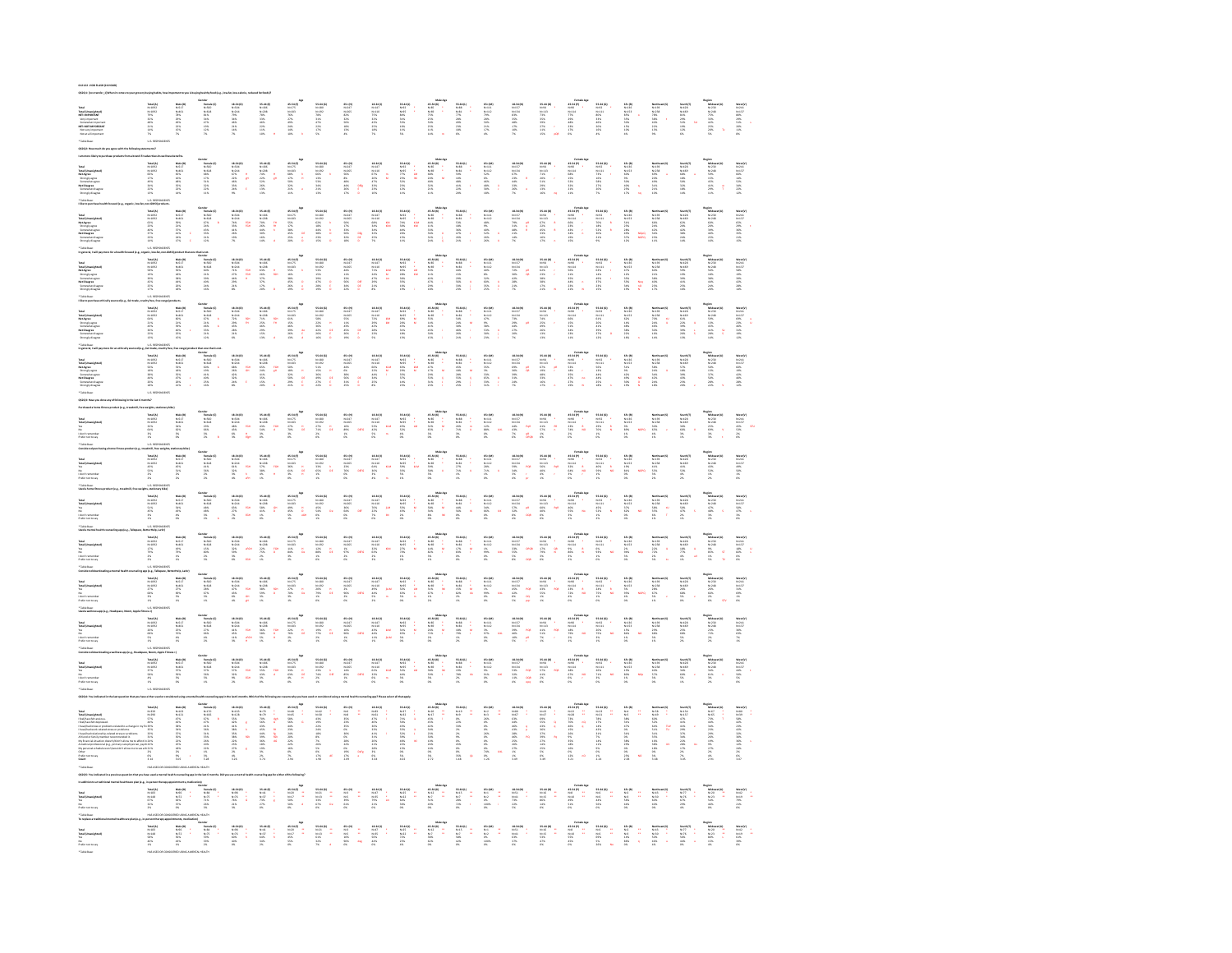|                                                                                                                                                    | Leachas\$2<br>N=128<br>N=108<br>77%<br>23%<br>23%<br>23%                                                                                                                                                                                                                                                                                                                                                                                       |  |  | $\begin{tabular}{l c c c c c} \hline \textbf{M} & \textbf{M} & \textbf{M} & \textbf{M} & \textbf{M} & \textbf{M} & \textbf{M} & \textbf{M} & \textbf{M} & \textbf{M} & \textbf{M} & \textbf{M} & \textbf{M} & \textbf{M} & \textbf{M} & \textbf{M} & \textbf{M} & \textbf{M} & \textbf{M} & \textbf{M} & \textbf{M} & \textbf{M} & \textbf{M} & \textbf{M} & \textbf{M} & \textbf{M} & \textbf{M} & \textbf{M} & \textbf$ |                                                                                                                                                                                                                                                                                                                                                                                                                           | Employed<br>Ma (2)<br>Noti 02<br>Noti 02<br>NYS<br>22%<br>22%<br>22%<br>22%<br>22%<br>22%                                                                                                                                     | <b>Yes(X)</b><br>Nold4<br>Nold4<br>RNN<br>RNN<br>LYN<br>LYN                      |                                                                                                                                                                                                                                  |                                                                                |                                                                      |                                                                                   |                                                                                                                                                                                          |                                                                                                                                                                                                                                                                                                                                                                                                                            |                                                                                                                                                                                                                                                                                                                                                                                                                                                                                      |
|----------------------------------------------------------------------------------------------------------------------------------------------------|------------------------------------------------------------------------------------------------------------------------------------------------------------------------------------------------------------------------------------------------------------------------------------------------------------------------------------------------------------------------------------------------------------------------------------------------|--|--|---------------------------------------------------------------------------------------------------------------------------------------------------------------------------------------------------------------------------------------------------------------------------------------------------------------------------------------------------------------------------------------------------------------------------|---------------------------------------------------------------------------------------------------------------------------------------------------------------------------------------------------------------------------------------------------------------------------------------------------------------------------------------------------------------------------------------------------------------------------|-------------------------------------------------------------------------------------------------------------------------------------------------------------------------------------------------------------------------------|----------------------------------------------------------------------------------|----------------------------------------------------------------------------------------------------------------------------------------------------------------------------------------------------------------------------------|--------------------------------------------------------------------------------|----------------------------------------------------------------------|-----------------------------------------------------------------------------------|------------------------------------------------------------------------------------------------------------------------------------------------------------------------------------------|----------------------------------------------------------------------------------------------------------------------------------------------------------------------------------------------------------------------------------------------------------------------------------------------------------------------------------------------------------------------------------------------------------------------------|--------------------------------------------------------------------------------------------------------------------------------------------------------------------------------------------------------------------------------------------------------------------------------------------------------------------------------------------------------------------------------------------------------------------------------------------------------------------------------------|
|                                                                                                                                                    |                                                                                                                                                                                                                                                                                                                                                                                                                                                |  |  |                                                                                                                                                                                                                                                                                                                                                                                                                           |                                                                                                                                                                                                                                                                                                                                                                                                                           |                                                                                                                                                                                                                               |                                                                                  |                                                                                                                                                                                                                                  |                                                                                |                                                                      |                                                                                   |                                                                                                                                                                                          |                                                                                                                                                                                                                                                                                                                                                                                                                            |                                                                                                                                                                                                                                                                                                                                                                                                                                                                                      |
| Tutal<br>Tutal Jänsenight<br>Not Agues<br>Scoreadult agre<br>Not Disagnes<br>Scoreadult disa<br>Scoreadult disa                                    | Leathan\$50K<br>N=1211<br>N=101<br>GSN<br>GSN<br>2215<br>2215                                                                                                                                                                                                                                                                                                                                                                                  |  |  | EN TRANSPORTE CONTRACTOR                                                                                                                                                                                                                                                                                                                                                                                                  |                                                                                                                                                                                                                                                                                                                                                                                                                           |                                                                                                                                                                                                                               |                                                                                  |                                                                                                                                                                                                                                  |                                                                                |                                                                      | Martied [2]<br>N=033<br>Sitts<br>Sitts<br>Sitts<br>Sitts<br>2215<br>2215          | Marind States<br>McChamind (M) = Which (M)<br>McChai<br>McChai<br>McChai<br>States<br>States<br>States<br>States<br>2016<br>2016<br>2016<br>2016<br>2016<br>2016<br>2016<br>2016<br>2016 | - Maco/Mihoicity<br>  McList<br>  McList<br>  GS% - G<br>  GS% - GS% - GS% - GS% - GS% - GS% - GS% - GS% - GS% - GS% - GS% - GS% - GS% - GS% - GS% - GS% - GS% - GS% - GS% - GS% - GS% - GS% - GS% - GS% - GS% - GS% - GS% - GS% - GS% - G                                                                                                                                                                                 | Magazolc [53]<br>  16:55<br>  16:15<br>  22:15<br>  22:15<br>  22:15                                                                                                                                                                                                                                                                                                                                                                                                                 |
| Tutal<br>Tutal Jänunighted<br>Not Ague<br>Scoolgy ague<br>Scoolad ague<br>Not Diaggee<br>Scoolad diagne<br>Scoolad diagne                          |                                                                                                                                                                                                                                                                                                                                                                                                                                                |  |  |                                                                                                                                                                                                                                                                                                                                                                                                                           |                                                                                                                                                                                                                                                                                                                                                                                                                           | Here is a construction of the contract of the contract of the contract of the contract of the contract of the contract of the contract of the contract of the contract of the contract of the contract of the contract of the |                                                                                  | FIRST FIRST FIRST                                                                                                                                                                                                                |                                                                                |                                                                      |                                                                                   |                                                                                                                                                                                          | $\begin{tabular}{ c c c c } \hline & Rase/Jthwizing & & & & & \\ \hline A\cap\{Y\} & & & & & & & \\ \hline S\cap\{X\} & & & & & & & \\ \hline S\cap\{X\} & & & & & & & \\ \hline S\cap\{X\} & & & & & & & \\ \hline S\cap\{X\} & & & & & & & \\ \hline S\cap\{X\} & & & & & & & \\ \hline S\cap\{X\} & & & & & & & \\ \hline S\cap\{X\} & & & & & & & \\ \hline S\cap\{X\} & & & & & & & \\ \hline S\cap\{X\} & & & & & &$ |                                                                                                                                                                                                                                                                                                                                                                                                                                                                                      |
| Tutal<br>Net Agree<br>Strice fly agree<br>Strice and at agree<br>Net Disagnee<br>Strice and at couple<br>Strice fly disagnee                       |                                                                                                                                                                                                                                                                                                                                                                                                                                                |  |  | FIFT FITT                                                                                                                                                                                                                                                                                                                                                                                                                 |                                                                                                                                                                                                                                                                                                                                                                                                                           | Employed<br>  760   760   760   760   761   762   763   764   763   764   765   765   765   766   766   766   766   766   766   766   767   768   769   760   760   760   760   760   760   760   760   760   760   760   760 |                                                                                  | FOR THE TELEVISION                                                                                                                                                                                                               |                                                                                |                                                                      |                                                                                   |                                                                                                                                                                                          | $\begin{array}{rcl} \textbf{RSO/IRMAGR} \\ \textbf{AA(3)} \\ \textbf{M=188} \\ \textbf{N=142} \\ \textbf{648} \\ \textbf{648} \\ \textbf{228} \\ \textbf{348} \\ \textbf{348} \\ \textbf{348} \\ \textbf{348} \\ \textbf{348} \\ \textbf{348} \\ \textbf{348} \\ \textbf{348} \\ \textbf{348} \\ \textbf{348} \\ \textbf{348} \\ \textbf{348} \\ \textbf{348} \\ \textbf{348} \\ \textbf{348} \\ \textbf{34$               | $\begin{array}{ccc} \mathbf{Higgsic}\,(34)\\ \mathbf{N:65} & 1\\ \mathbf{N:65} & 1\\ \mathbf{G:75} & 5\\ 275 & 5\\ 275 & 2\\ 275 & 7\\ 275 & 7\\ 275 & 7\\ 112 & 1\\ 125 & 1\\ 135 & 1\\ 145 & 1\\ 155 & 1\\ 165 & 1\\ 185 & 1\\ 195 & 1\\ 105 & 1\\ 116 & 1\\ 125 & 1\\ 135 & 1\\ 145 & 1\\ 165 & 1\\ 185 & 1\\ $                                                                                                                                                                   |
| Total<br>Total (Janusighted)<br>Not Agree<br>Scoredy agree<br>Scoredus agree<br>Not Disagne<br>Not Disagne<br>Scoredus alonger<br>Scoredus alonger |                                                                                                                                                                                                                                                                                                                                                                                                                                                |  |  |                                                                                                                                                                                                                                                                                                                                                                                                                           |                                                                                                                                                                                                                                                                                                                                                                                                                           |                                                                                                                                                                                                                               |                                                                                  | IT SERIE T                                                                                                                                                                                                                       |                                                                                |                                                                      |                                                                                   |                                                                                                                                                                                          | $\begin{array}{r} \text{Rian/Rhein} \\ \text{AA}\,(2) \\ \text{M=184} \\ \text{M=142} \\ \text{SFR} \\ \text{SFR} \\ \text{SFR} \\ \text{SFR} \\ \text{SFR} \\ \text{SFR} \\ \text{SFR} \\ \text{SFR} \\ \text{SFR} \\ \text{SFR} \\ \text{SFR} \\ \end{array}$                                                                                                                                                            | Magamic (M)<br>Notifies<br>Gets<br>Gets<br>Alts<br>Alts<br>Alts<br>Alts                                                                                                                                                                                                                                                                                                                                                                                                              |
| Tutal<br>Net Agose<br>Net Agose<br>Score gly agose<br>Score ad at Agose<br>Net Essayean<br>Score ad al disagree<br>Score ad al disagree            |                                                                                                                                                                                                                                                                                                                                                                                                                                                |  |  |                                                                                                                                                                                                                                                                                                                                                                                                                           |                                                                                                                                                                                                                                                                                                                                                                                                                           |                                                                                                                                                                                                                               |                                                                                  | HE FETTILL                                                                                                                                                                                                                       |                                                                                |                                                                      |                                                                                   |                                                                                                                                                                                          |                                                                                                                                                                                                                                                                                                                                                                                                                            | Mispanic (M)<br>No.568<br>No.655<br>G276 5<br>2276 5<br>2276 5                                                                                                                                                                                                                                                                                                                                                                                                                       |
| futal<br>futal (Unweighte<br>fisi<br>fan't remember<br>Frele: not ta say                                                                           |                                                                                                                                                                                                                                                                                                                                                                                                                                                |  |  |                                                                                                                                                                                                                                                                                                                                                                                                                           |                                                                                                                                                                                                                                                                                                                                                                                                                           |                                                                                                                                                                                                                               |                                                                                  | մանվ հայ հաստատեսատությունը հայտնակ հեռանակով համար հայ քաղաք է մանում երբ է մի մասնակող աշխատարի հայտնակ առաջ<br>Արտաքի հայ հայտարի մասնակում է աշխատարի հաստատեսական համար է որ մասնակում է այս մասին հասարատեղ հասարատեղ առա  |                                                                                |                                                                      |                                                                                   |                                                                                                                                                                                          |                                                                                                                                                                                                                                                                                                                                                                                                                            |                                                                                                                                                                                                                                                                                                                                                                                                                                                                                      |
| Tutal<br>Tutal (Unweighted<br>Yes<br>I don't remember<br>Prefer not to cay                                                                         |                                                                                                                                                                                                                                                                                                                                                                                                                                                |  |  |                                                                                                                                                                                                                                                                                                                                                                                                                           |                                                                                                                                                                                                                                                                                                                                                                                                                           |                                                                                                                                                                                                                               |                                                                                  | աստեխատգամբողատարանի հարումակցության հարում է միջոց առաջին հարում է մի մասնում է միջոց հարումական հարում է հար<br>Անդրի հարումակցող հարումակցություն է մի մասնում է այն հարում է ոչ որ մասնում աշխատանք առաջին առաջին առաջին հա  |                                                                                |                                                                      |                                                                                   |                                                                                                                                                                                          |                                                                                                                                                                                                                                                                                                                                                                                                                            |                                                                                                                                                                                                                                                                                                                                                                                                                                                                                      |
| Tutal<br>Tutal (Jawelghtes<br>Yes<br>I don't remember<br>Prefer not ta cay                                                                         |                                                                                                                                                                                                                                                                                                                                                                                                                                                |  |  |                                                                                                                                                                                                                                                                                                                                                                                                                           |                                                                                                                                                                                                                                                                                                                                                                                                                           |                                                                                                                                                                                                                               |                                                                                  |                                                                                                                                                                                                                                  |                                                                                |                                                                      |                                                                                   |                                                                                                                                                                                          |                                                                                                                                                                                                                                                                                                                                                                                                                            |                                                                                                                                                                                                                                                                                                                                                                                                                                                                                      |
| Tutal<br>Tutal (Jaweighted<br>Yo:<br>I dan't remember<br>Prefer nat tu say                                                                         |                                                                                                                                                                                                                                                                                                                                                                                                                                                |  |  |                                                                                                                                                                                                                                                                                                                                                                                                                           |                                                                                                                                                                                                                                                                                                                                                                                                                           |                                                                                                                                                                                                                               |                                                                                  | monanthuad) is monodoxical process in the company of the state of the construction in the monodoxical process in<br>Notice and the company of the state and the state and the two two two two two state state and the state o    |                                                                                |                                                                      |                                                                                   |                                                                                                                                                                                          |                                                                                                                                                                                                                                                                                                                                                                                                                            |                                                                                                                                                                                                                                                                                                                                                                                                                                                                                      |
| Tutal<br>Tutal (Jaweighted)<br>Yes<br>Idan't nonenber<br>Poler nat tu say                                                                          |                                                                                                                                                                                                                                                                                                                                                                                                                                                |  |  |                                                                                                                                                                                                                                                                                                                                                                                                                           |                                                                                                                                                                                                                                                                                                                                                                                                                           |                                                                                                                                                                                                                               |                                                                                  | oyoka Manusova (and the contentral parties) the contentral composited the contentral parties are associated to the contentral parties)<br>- And the contentral parties and the contentral composited the contral was a composite |                                                                                |                                                                      |                                                                                   |                                                                                                                                                                                          |                                                                                                                                                                                                                                                                                                                                                                                                                            |                                                                                                                                                                                                                                                                                                                                                                                                                                                                                      |
| Tutal<br>Tutal (Jawanighted)<br>Yo:<br>I don't remember<br>Prefer not to cay                                                                       |                                                                                                                                                                                                                                                                                                                                                                                                                                                |  |  |                                                                                                                                                                                                                                                                                                                                                                                                                           |                                                                                                                                                                                                                                                                                                                                                                                                                           |                                                                                                                                                                                                                               |                                                                                  | FOR FOR FILLE FOR FOR STRIP FOR FOR                                                                                                                                                                                              |                                                                                |                                                                      |                                                                                   |                                                                                                                                                                                          |                                                                                                                                                                                                                                                                                                                                                                                                                            |                                                                                                                                                                                                                                                                                                                                                                                                                                                                                      |
| Total<br>Total (Linuxelgited)<br>Tot<br>Total romenber<br>Preferent to tay                                                                         |                                                                                                                                                                                                                                                                                                                                                                                                                                                |  |  |                                                                                                                                                                                                                                                                                                                                                                                                                           |                                                                                                                                                                                                                                                                                                                                                                                                                           |                                                                                                                                                                                                                               |                                                                                  | ואת המשפחה של המשפחה של המשפחה של המשפחה לא היה לא היה לא היה לא היה לא היה לא היה לא היה לא היה לא היה לא היה<br>האו האו האו לא היה לא היה לא היה לא היה לא היה לא היה לא היה לא היה לא היה לא היה לא היה לא היה לא היה לא היה  |                                                                                |                                                                      |                                                                                   |                                                                                                                                                                                          |                                                                                                                                                                                                                                                                                                                                                                                                                            |                                                                                                                                                                                                                                                                                                                                                                                                                                                                                      |
|                                                                                                                                                    | $\begin{array}{cccccccccccc} \mbox{for the FDR} & \mbox{for FDR} & \mbox{for FDR} & \mbox{for FDR} & \mbox{for FDR} & \mbox{for FDR} & \mbox{for FDR} & \mbox{for FDR} & \mbox{for FDR} & \mbox{for FDR} & \mbox{for FDR} & \mbox{for FDR} & \mbox{for FDR} & \mbox{for FDR} & \mbox{for FDR} & \mbox{for FDR} & \mbox{for FDR} & \mbox{for FDR} & \mbox{for FDR} & \mbox{for FDR} & \mbox{for FDR} & \mbox{for FDR} & \mbox{for FDR} & \mbox$ |  |  | $\begin{tabular}{ c c c c c c } \hline 15350-30 & \mbox{Milota} & 140-04000 & \mbox{Milota} & 140-04000 & \mbox{Milota} \\ \hline 8.411 & 8.4118 & 8.402 & \mbox{Milota} & 140-0400 & \mbox{Milota} \\ \hline 9.411 & 9.412 & 1414 & 1414 & 1414 & \mbox{Milota} \\ \hline 19.71 & 19.71 & 19.71 & 1414 & 1414 & \mbox{M$                                                                                                 | $\begin{tabular}{ c c c c c } \hline \textbf{C}alq\textbf{a} & \textbf{0} & \textbf{0} & \textbf{0} & \textbf{0} & \textbf{0} & \textbf{0} \\ \hline \textbf{N} & \textbf{0} & \textbf{0} & \textbf{0} & \textbf{0} & \textbf{0} & \textbf{0} & \textbf{0} & \textbf{0} \\ \textbf{N} & \textbf{0} & \textbf{0} & \textbf{0} & \textbf{0} & \textbf{0} & \textbf{0} & \textbf{0} & \textbf{0} & \textbf{0} \\ \textbf{N}$ |                                                                                                                                                                                                                               | Welly<br>Noted Noted<br>SJN<br>SJN<br>SHN 225<br>225<br>225<br>225<br>225<br>225 | Children in 1996<br>  1945 01:<br>  1945 02:<br>  1955 02:<br>  1955 02:<br>  1955<br>  1955<br>  1955 02:                                                                                                                       | Children<br>N=158<br>N=152<br>SSS 4255<br>2255<br>2255<br>2255<br>2255<br>2255 | Mamed<br>N=131 56%<br>SSS 40%<br>SSS 30%<br>21%<br>21%<br>21%<br>21% | Maried (2)<br>N=111<br>N=105<br>SHS<br>SHS<br>SHS<br>2215<br>2215<br>2215<br>2215 | vital Matua<br>  North Statistics <br>  North  North <br>  North  4<br>  40%<br>  40%<br>  40%<br>  40%<br>  40%<br>  40%<br>  40%<br>  40%<br>  40%<br>  40%<br>  40%<br>  40%<br>  40% | Man    Mah<br>  Mah    Mah    Mah    Mah    Mah    Mah    Mah    Mah    Mah    Mah    Mah    Mah    Mah    Mah    Mah    Mah<br>  Mah    Mah    Mah    Mah    Mah    Mah    Mah    Mah    Mah    Mah    Mah    Mah    Mah    Mah                                                                                                                                                                                           |                                                                                                                                                                                                                                                                                                                                                                                                                                                                                      |
| Tutal<br>Tutal (Jaweighted)<br>Yo:<br>Prefer not to say                                                                                            |                                                                                                                                                                                                                                                                                                                                                                                                                                                |  |  |                                                                                                                                                                                                                                                                                                                                                                                                                           |                                                                                                                                                                                                                                                                                                                                                                                                                           |                                                                                                                                                                                                                               |                                                                                  | THE PITTLETT PITTLE                                                                                                                                                                                                              |                                                                                |                                                                      |                                                                                   |                                                                                                                                                                                          |                                                                                                                                                                                                                                                                                                                                                                                                                            | $\begin{array}{l} \mathsf{Hapasis}\left(0\right)\\ \mathsf{N=13}\\ \mathsf{N=23}\\ \mathsf{72\,S} \\ \mathsf{72\,S} \\ \mathsf{13\,S} \end{array} \begin{array}{l} \bullet\\ \bullet\\ \bullet\\ \mathsf{1}\\ \mathsf{2}\\ \mathsf{2}\\ \mathsf{2}\\ \mathsf{2}\\ \mathsf{2}\\ \mathsf{2}\\ \mathsf{2}\\ \mathsf{2}\\ \mathsf{2}\\ \mathsf{2}\\ \mathsf{2}\\ \mathsf{2}\\ \mathsf{2}\\ \mathsf{2}\\ \mathsf{2}\\ \mathsf{2}\\ \mathsf{2}\\ \mathsf{2}\\ \mathsf{2}\\ \mathsf{2}\\ \$ |
| Tutal<br>Tutal (Linumighted)<br>Yes<br>Ma<br>Prefer not 16 day                                                                                     |                                                                                                                                                                                                                                                                                                                                                                                                                                                |  |  |                                                                                                                                                                                                                                                                                                                                                                                                                           |                                                                                                                                                                                                                                                                                                                                                                                                                           |                                                                                                                                                                                                                               |                                                                                  |                                                                                                                                                                                                                                  |                                                                                |                                                                      |                                                                                   |                                                                                                                                                                                          |                                                                                                                                                                                                                                                                                                                                                                                                                            |                                                                                                                                                                                                                                                                                                                                                                                                                                                                                      |

**012122 - HOD FLASH (24 HOUR)**

\* Table Base: HAS USED OR CONSIDERED USING A MENTAL HEALTH